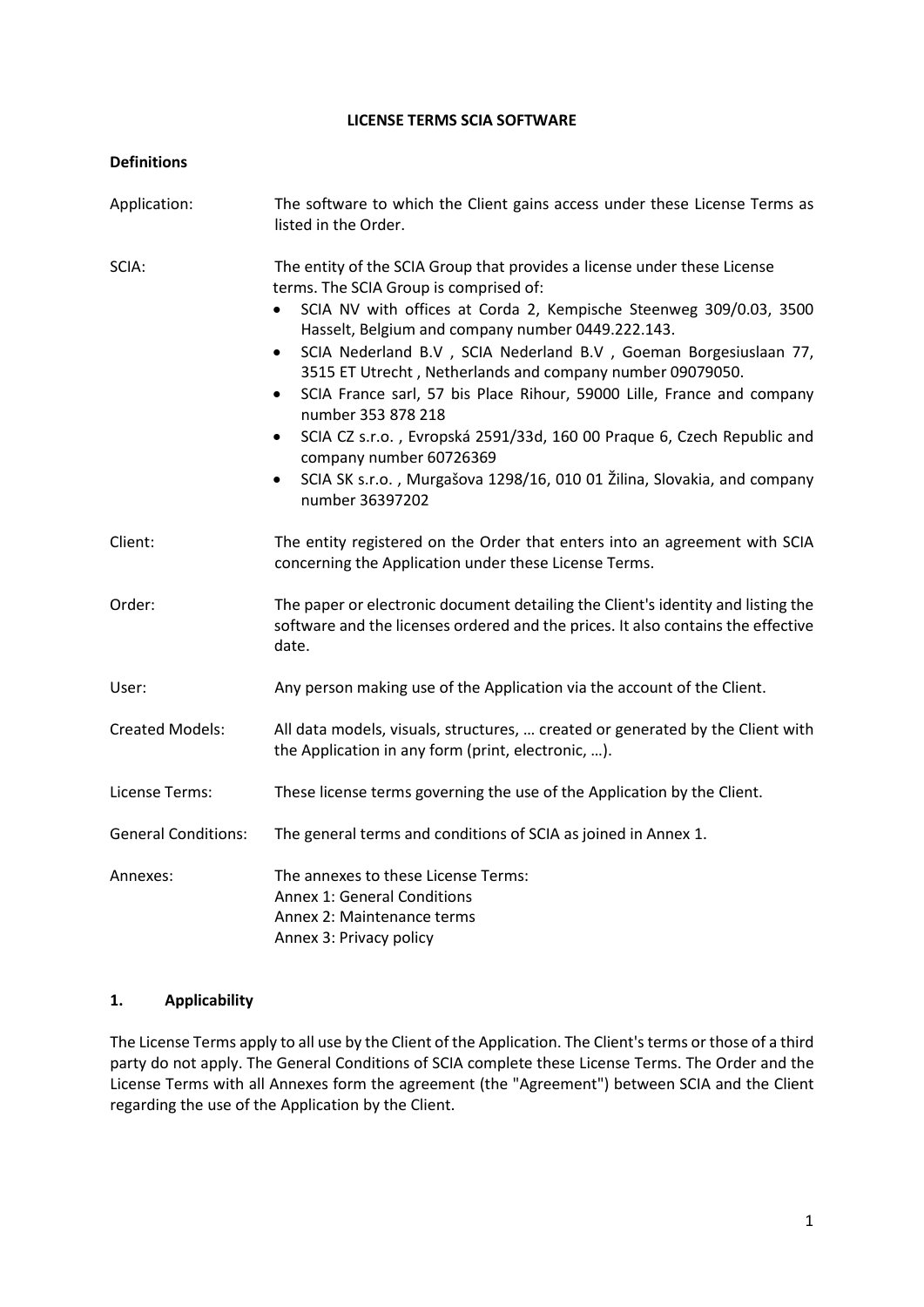SCIA reserves the right to amend these License Terms and annexes with notification to the Client. The Client has one month upon notification to object to these changes. If no objections have been received, the new License Terms are deemed to have been accepted by the Client.

# **2. License**

SCIA grants to the Client a non-transferable and non-exclusive license as outlined in the Order to use the Application under these License Terms, and upon condition that the applicable prices are paid. According to this license, such use will be exclusively for the Client's sole and unique benefit and in accordance with the intended use of the Application. The license is worldwide, with the exception of the United States of America.

The Client will always respect the License Terms and the restrictions in the Order. In case the licenses are for named users, a department or division of the Client, only those persons or entities are allowed to use the Application. In case the license is for a certain number of unnamed users, it is permitted to grant access to a bigger number of Users than the number of obtained licenses; still, the number of simultaneous users cannot be higher than the obtained number of licenses. Consequently, the installation on the network server or on another common digital platform, with only the aim of the internal distribution of the Application within the organization, is only allowed if the Client has obtained a separate network license for each simultaneous User. The Client expressly states that he will take the necessary precautions to ensure that the license restrictions are respected. SCIA has the possibility and the right to verify the allowed number of Users.

Only persons that are employed within the company of the Client (as independents, employees, interns, interims, or in any other way on a permanent, temporary, or full-time or part-time basis) can be appointed as Users and use the Application. Other persons can only be allowed access with the prior written consent of SCIA.

For security and privacy reasons, it is not allowed to share licenses, e.g., by creating accounts on generic or shared email addresses.

Except as otherwise expressly permitted in these License Terms or allowed in writing by SCIA, and unless authorized by a legal provision which Parties cannot derogate from, Client shall not: (i) sell, license, rent, distribute, sublicense or otherwise transfer in whole or in part, the Application to a third party; (ii) attempt to modify, decompile, disassemble, translate, reverse engineer or otherwise attempt to derive source code from, the Application; (iii) create derivative works based upon the Application; (iv) (try to) circumvent the protection measures and access control measures embedded within the Application; (v) alter or delete any copyright or other notices which appear in the Application; (vi) allow third parties to access to, or permit third parties to use, the Application, unless these third parties are subcontractors of the Client and are acting in the course of this, and these subcontractors are bound by the same obligations as the Client has agreed upon under these License Terms. The Client shall be fully liable for all actions and omissions of these subcontractors.

The Client acknowledges that the Application is continually being improved by SCIA. Each new version or update of the Application will replace as the modified version the original or previous version thereof, and henceforth be subject to all rights and obligations as mentioned in the License Terms.

### **3. License terms and prices**

Unless otherwise agreed upon in writing, the license shall have an initial term of one year from the effective date mentioned in the Order. Thereafter, the license will automatically renew for additional one-year terms. These terms collectively shall be the "Term" of the Agreement. Either Party may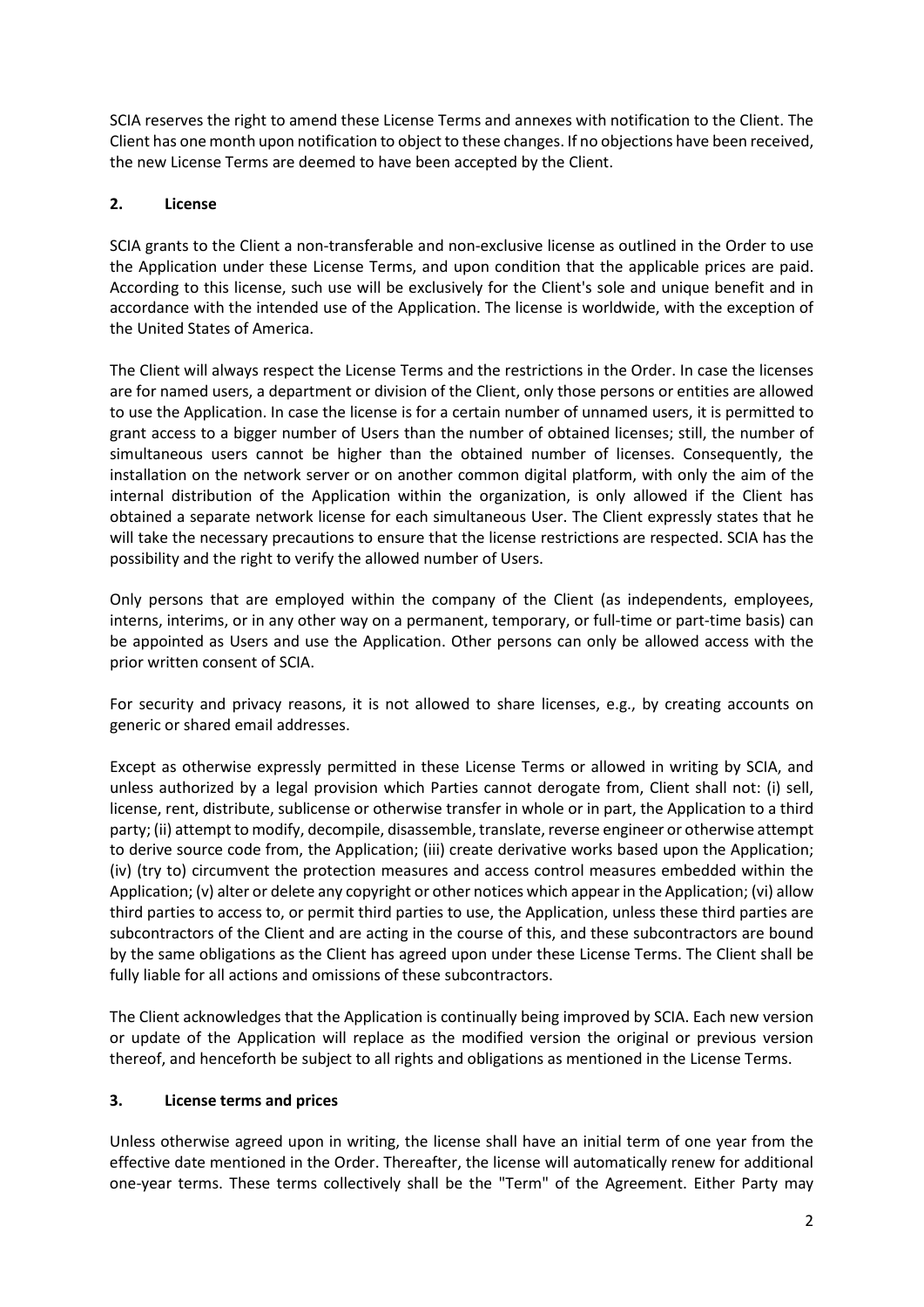terminate the Agreement by registered letter to the other not less than three months prior to the expiration of the then-current Term.

The applicable prices are set forth in the Order. All prices are exclusive of VAT and are subject to indexation as set forth in the General Conditions. SCIA invoices the fees due as set forth in the Order.

## **4. Test and academic license**

In case the Client orders a demo license to evaluate the Application or an academic license, this license is subject to the License Terms, with the following additional limitations:

a. The sole objective of the demo license is to provide the Client with a better understanding of the operation of the Application. The sole objective of the academic license is to help the students in their academic efforts. Under a demo or academic license, the Application may not be used in a working environment or as a source of analysis or information for professional purposes.

b. The demo and academic licenses are granted on an "as is" and "as available" basis without any guarantee or warranty.

c. The demo and academic licenses are granted for the limited Term indicated on the SCIA website or as otherwise agreed with SCIA. After this period, the license terminates automatically and by law. In case the Client keeps using the demo or academic license after the initial period, the Client is deemed to have bought a standard license and will be invoiced.

d. The demo and academic licenses are granted only one time per person and per organization. Without prior express approval by SCIA, it is not permitted to access the Application after the expiration of the demo or academic license by, e.g., signing up under another email address, having a colleague from the same organization sign up, changing the registration date … In case the Client circumvents this restriction, the Client is deemed to have bought a standard license as set forth under c, but SCIA is entitled to invoice this license at five times the regular license price.

# **5. Set-up**

The Application shall be made available via download, with online activation. The Client needs to setup the software himself by correctly installing and configuring the Application. SCIA may provide training or (installation) assistance at its applicable prices.

The Client will check his software and hardware systems for compatibility before acquiring the license.

### **6. Support and maintenance**

Unless provided otherwise in the Order, basic support and maintenance are included in the license fee. The basic support and maintenance are described in Annex 2.

### **7. Additional services provided by SCIA**

SCIA provides the Application as set forth in the Order and these License Terms. These services are strictly limited to all reasonable measures to ensure the working and availability of the Application.

The Client may order additional services such as training and consultancy. All other services provided by SCIA will be delivered at the then-current rates of SCIA and under the terms of its General Conditions.

### **8. Client's obligations and liability**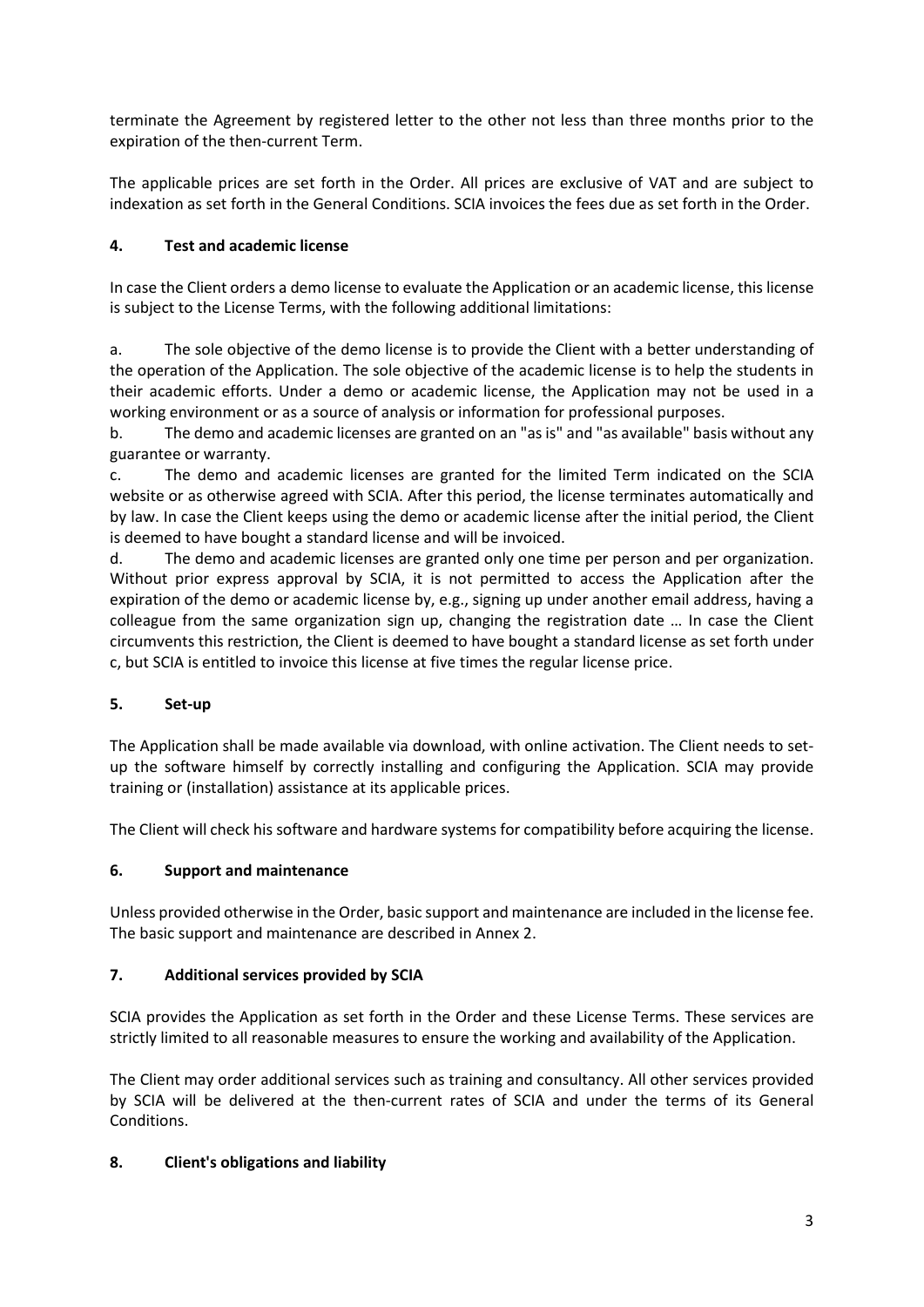The Client accepts complete and unconditional responsibility for any and all operations performed under his accounts. The Client is responsible for the confidentiality of his accounts, usernames, and passwords, for the access to his computer system, and for the acts and negligence of any party making use of an account of the Client. The Client will not allow access to the Application to anyone that is not an employee or trusted contractor of the Client.

The Client may not grant access to the Application to persons who are not registered Users in the Application. Group-accounts or people sharing the same account are not permitted.

In case the Client finds or suspects any misuse of his account information, the Client will immediately change his passwords or contact SCIA on **abuse@SCIA.net** to temporarily block his accounts.

SCIA does not screen the data, text, or media content processed through the Application by the Client. The Client is free within the limited scope of his license rights to use and operate the Application according to its intended purpose. As a result, the Client bears the sole and full responsibility for the content that he processes with the use of the Application.

The Client will only process data he has the right to process. The Client will comply with (i) all international, national, state, and local privacy, construction, engineering, and other laws and (ii) all security regulations, policies, and procedures.

The Client agrees to never use the Application for illegal purposes or conduct that is otherwise objectionable. The Client may not process any content that (i) is unlawful, harassing, libelous, abusive, threatening, or harmful of any kind or nature or otherwise objectionable; (ii) he does not have the right to process under any law or under contractual or fiduciary relationships; (iii) infringes any rights of a third party, such as but not limited to patent, trademark, trade secret and copyright rights.

The Client will not remove or circumvent the access restrictions of SCIA, such as hardware or software keys.

The Client will not use nor display any means, software, or routines that might harm other parties or the good functioning of the Application or disproportionately burden the Application.

The Client commits to comply with the license terms of all control software, system software, or application software that interacts with the Application and was not delivered by SCIA, without SCIA having to control if these license terms and conditions have actually been complied with by the Client and without SCIA carrying any liability regarding this subject.

The Client accepts the full responsibility for his accounts and agrees to defend, indemnify, and hold harmless SCIA, its shareholders, directors, officers, employees, agents, distributors, attorneys, parent companies, subsidiaries, and affiliates, harmless from and against any and all claims, liabilities, judgments, penalties, taxes, costs and expenses (incl. reasonable attorney fees and costs) arising out of or related to Client's breach of the License Terms or the Annexes.

### **9. Security and data protection**

SCIA warrants that the Application is secure and protected in a professional manner. However, SCIA cannot guarantee that the Application cannot be hacked, breached, or compromised in any manner. In case the Client finds or suspects any misuse or security breach, the Client will immediately contact SCIA on **abuse@SCIA.net**.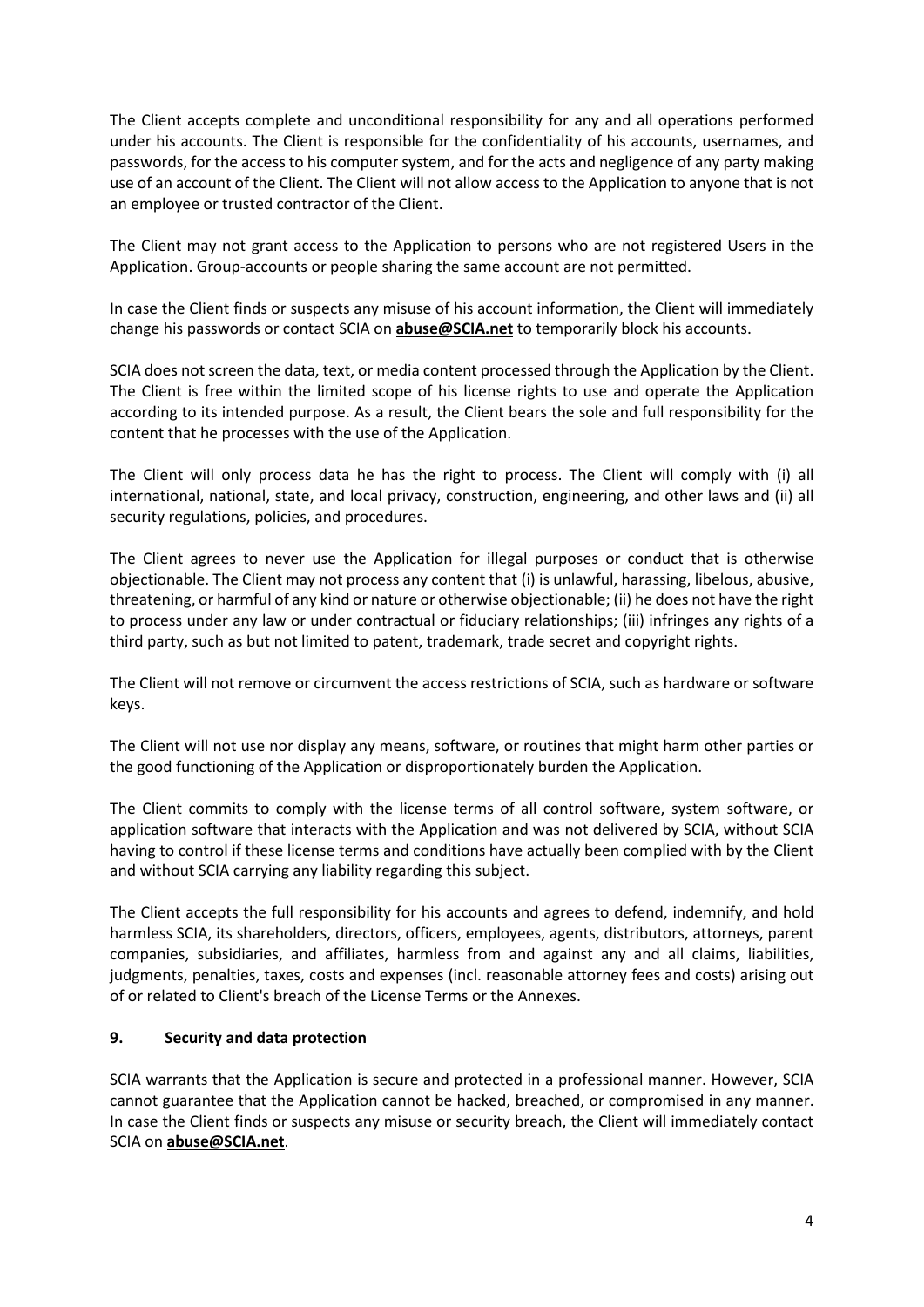As the Client will process personal data as defined in the General Data Protection Regulation 2016/679 (the "GDPR") on the Application, the Client needs to do so strictly in compliance with the GDPR and all other relevant legislation.

To the extent SCIA would process personal data, it does so under the terms of its privacy policy in Annex 3.

# **10. Usage and Reporting - Audit**

In order to verify if the Client uses the Application within the authorized limits, SCIA is entitled to monitor the usage that the Client makes of the Application and to perform an audit on the Client's use of the Application. SCIA can perform such an audit itself or through a third party.

The Client will provide within 24 hours after request all necessary and useful documents, documentation, and files and will allow access to its buildings during working days.

Upon breach of the Agreement, all costs related to the audit will be paid by the Client and will be reimbursed to SCIA upon the first request. SCIA will be entitled to invoice all missed license revenue, with a 400% surcharge for administrative costs.

## **11. Intellectual property rights**

**Title to the Application:** All intellectual property and other rights on the Application, such as but not limited to the copyright, database rights, patents, etc., are the exclusive property of SCIA. No offer, quote, Order, agreement, or cooperation can give the Client any property right in or exclusive right on this Application, even if specific parts of it or additions to it were developed specifically for the Client. Any Client license granted on the Application must be described in writing. Client licenses are granted to the Client's specific entity that ordered the license (and not to its mother, daughter, sister, or any other linked entities or affiliates). No agreement with the Client will ever limit SCIA in its right to extend the Application. The Client is not allowed to grant any sub-license or other right with respect to the Application.

**Title to Client data:** All data that the Client enters into the Application remains the property of the Client.

**Models generated with the Application:** The Application enables the Client to create models based on its data. The Client is able to download and store these models separate from the Application. The Client receives all rights on these models, but not on the underlying data structures, code, graphics, and presentation methods, used to create and display the models. These remain at all times the valuable property of SCIA.

### **12. Limitation of liability of SCIA**

SCIA will provide all reasonable efforts to ensure the proper functioning of the Application. SCIA represents that the Application is developed in a professional manner and is consistent with generally accepted industry standards. SCIA will continue to improve the Application and warrants that the Application at all times will comply with such standards. However, SCIA does not warrant that the Application is entirely free of small bugs and errors or that the Application will function without interruptions.

Every liability of SCIA expires if the Client did not follow the indicated manual, if the Application was not handled judiciously or if the Application was altered. The Client is responsible for the use of the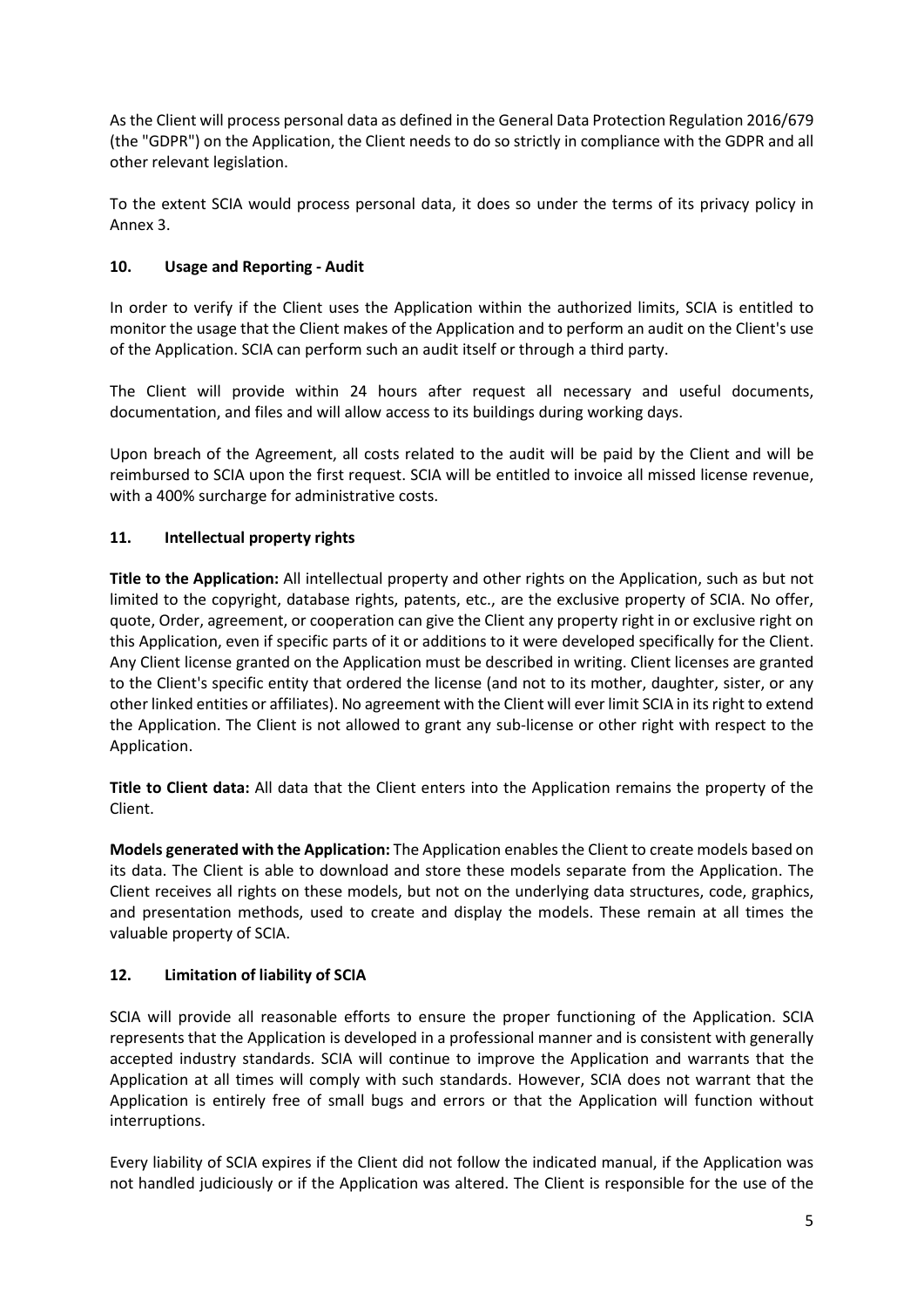data enclosed in the Application. The Client commits to secure possible losses by making security backups of the program's e-data files and to control them on their correctness. To the extent that the Application is provided with control modules for the integrity of the data, the Client will activate these modules regularly.

In case the Application is an analysis software for engineers, the Application helps them in their professional activities, but its results always require expert appreciation. The Client must assess for himself whether the Application and the results achieved thereby are suitable for the Client's purposes and accept responsibility therefor. In such a case, the Application is not intended as a unique tool but as general support. The Client must always verify the results achieved by other means and shall be responsible for their correctness.

SCIA makes no warranty of any kind, express or implied, and the warranty of fitness for a particular purpose is hereby excluded.

SCIA can only be held liable for gross negligence ("zware fout", "faute grave"). It cannot be held liable when a defect or Malfunction of the Application is attributable to a software or hardware defect that was not issued by SCIA, or if the Client fails to report immediately any defect together with documentation and information relating to the occurrence of the defect.

The Client understands that if he uses the Application in an online environment, SCIA cannot be held liable when a defect or Malfunction of the Application is attributable to network or communication issues or to hacking, malware, or other forms of misuse.

SCIA will not be liable to the Client or third parties for loss of profits, loss of productivity or business, loss of data, indirect, consequential, or incidental damages. For direct damages, if repair in species is not possible, the liability of SCIA toward the Client shall never exceed the amount equal to the license fees paid by the Client over the last twelve months. The Client shall take all necessary measures that can reasonably be expected to limit its damage.

The Application may contain hyperlinks to websites of third parties. SCIA does not have any control over those websites of third parties. The presence of such hyperlinks in the Application does not in any way imply approval or a quality warranty by SCIA. SCIA cannot be held liable for the content of those websites or for the fact that the Client trusts the existence of the alleged completeness and accuracy of those websites.

The Client shall indemnify SCIA and hold it harmless against and in respect to any and all claims, damages, losses, costs, expenses, obligations, liabilities, actions, suits, including without limitation, interest and penalties, reasonable attorneys' fees and costs and all amounts paid in settlement of any claim, action or suit that may be asserted against SCIA or that SCIA shall incur or suffer that arises out of, result from or relate to: (a) the non-fulfillment or breach of any obligation of the License Terms or Annexes; (b) any claim of any nature whatsoever brought by any third party who may suffer damages of any sort as a direct or indirect result of the Client's activities relating to or in connection with the Client's use of Application.

### **13. Termination for cause**

In case SCIA notices an action by the Client or lack of action by the Client that might in SCIAs' reasonable opinion breach the License Terms or the Annexes, harm directly or indirectly a third party, might otherwise be objectionable or if a third party notifies SCIA of possible harm, SCIA will contact the Client in order to remedy the breach or harm caused as soon as possible and in any event within two weeks.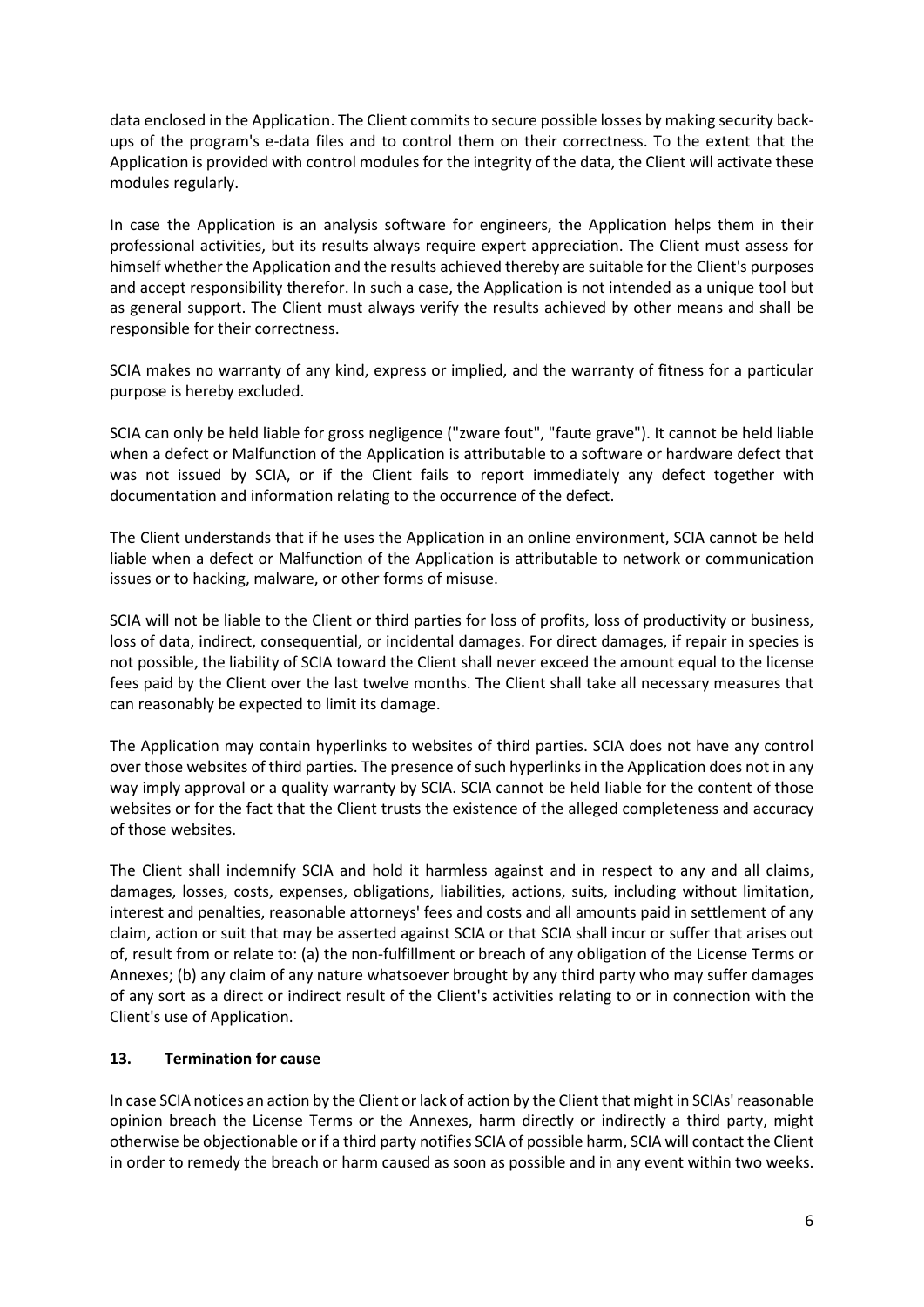In extreme cases or in case the Client fails to timely remedy his breach or the harm caused, SCIA — at its sole discretion — may immediately and without notice, without the intervention of the court ("de plein droit"), block or remove any content and/or terminate or suspend any Client license, without any repayment of license fees or other indemnification of Client and with complete indemnification of SCIA.

In case SCIA discontinues its services or blocks the Client's access to the Application on the basis of this provision, the Client will not be entitled to any indemnification from SCIA for the damages suffered as a result thereof. If the Client unsuccessfully contests SCIAs' decision in court, the Client will reimburse SCIAs' legal costs and expenses (incl. all attorney fees and costs).

## **14. Force Majeure**

Neither Party shall be in default or otherwise liable for any delay in or failure of its performance if such delay or failure arises by any reason beyond its reasonable control, including the elements, earthquakes, floods, fires, epidemics, riots, failures, telecom/internet disruptions, non-performance of sub-contractors or delay in transportation or communications, or any act or failure to act by the other Party or such other Party's employees, agents or contractors.

## **15. General**

If any of the provisions of these License Terms and Annexes are held to be or rendered void or unenforceable, the Client agrees that the same shall not result in the nullity or unenforceability of the remaining provisions, but that the Client and SCIA will use their best efforts to replace such provision with a valid and enforceable provision which will achieve, to the extent possible, the economic, business or other purposes for said void or unenforceable provision.

The mere fact that SCIA does not insist upon or enforce strict compliance by the Client of any provision of the License Terms or Annexes shall not be construed as a waiver or relinquishment of SCIA's rights pursuant to this condition unless made in writing.

The rights and remedies afforded to SCIA pursuant to the License Terms and Annexes are in addition to and do not in any way limit any other rights or remedies afforded to SCIA by law. All such rights and remedies are cumulative and may be exercised singularly or concurrently.

These License Terms are in English. A non-binding translation can be provided upon request.

### **16. Applicable law and venue**

Any proceedings regarding the execution or interpretation of an agreement must be initiated by the Client within two years of the origination of the underlying cause. After the expiry of this period, the complaint is deemed to be inadmissible.

The Agreement, these License Terms, as well as any non-contractual obligations arising out of or in connection with the collaboration between SCIA and Client, shall be governed by and construed in accordance with Belgian law, to the exceptions of its provisions of the conflict of laws.

The courts of Antwerp (Belgium) have jurisdiction.

1 January 2021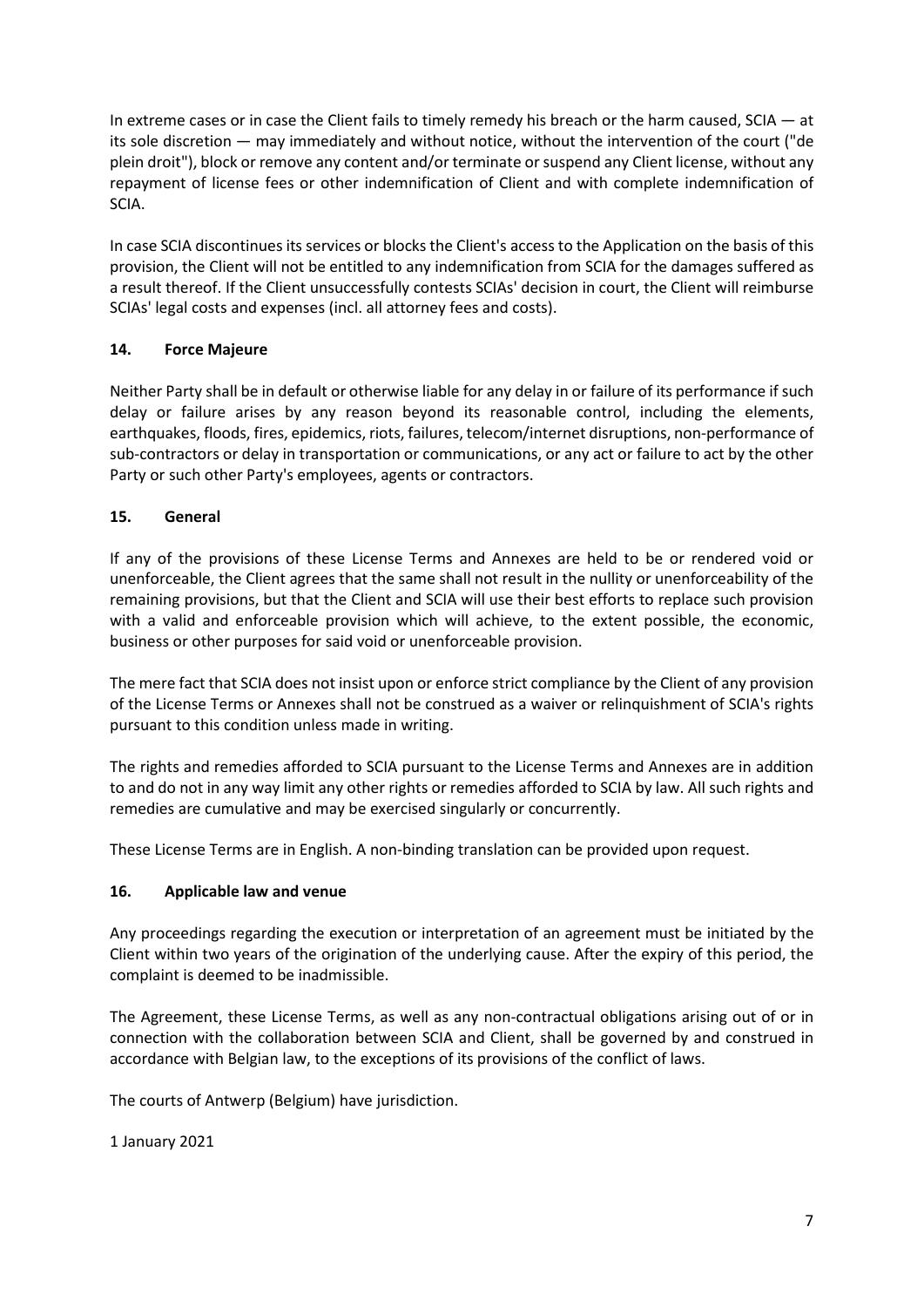# **Annex 1 - General Conditions SCIA**

#### **1. Definitions**

SCIA: All members of the SCIA Group. The SCIA Group comprises:

- SCIA NV with offices at Corda 2, Kempische Steenweg 309/0.03, 3500 Hasselt, Belgium and company number 0449.222.143.
- SCIA Nederland B.V , Goeman Borgesiuslaan 77, 3515 ET Utrecht, Netherlands and company number 09079050.
- SCIA France sarl, 57 bis Place Rihour, 59000 Lille, France and company number 353 878 218
- SCIA CZ s.r.o. , Evropská 2591/33d, 160 00 Praque 6, Czech Republic and company number 60726369
- SCIA SK s.r.o. , Murgašova 1298/16, 010 01 Žilina, Slovakia, and company number 36397202

Product: the platform, software, APIs, connectors, applications, schemas, concepts, documentation, guidelines, graphics, or any other item delivered by SCIA.

Services: the services delivered by SCIA.

### **2. Applicability**

These general conditions, hereafter 'General Conditions', apply to all offers and quotes made by SCIA to its clients, hereafter 'Clients', and to all agreements between SCIA and its Clients, except if otherwise agreed upon in writing. These General Conditions take precedence over all other conditions from the Client or from a third party, even if SCIA hasn't expressly protested such conditions.

All conditions other than these General Conditions, including all deviations from these General Conditions, even if they originate from a person representing SCIA, must be confirmed by SCIA in writing in order to bind SCIA.

SCIA reserves the right to change these General Conditions. SCIA will give notice in writing to the Client of any changes in these General Conditions, in a format chosen by SCIA. Such notice will be given at least one month before the changes enter into force. If the Client objects to the changes in writing within 14 days, the old version of the General Conditions remains in effect. If the Client does not or does not timely object to the changes, the new General Conditions will take effect.

The technical information in the form of brochures, graphics, illustrations, and related information is meant to give a general impression about SCIA and is not binding.

#### **3. Offers and orders**

Unless otherwise stated in the offer itself, all offers are valid for 30 days.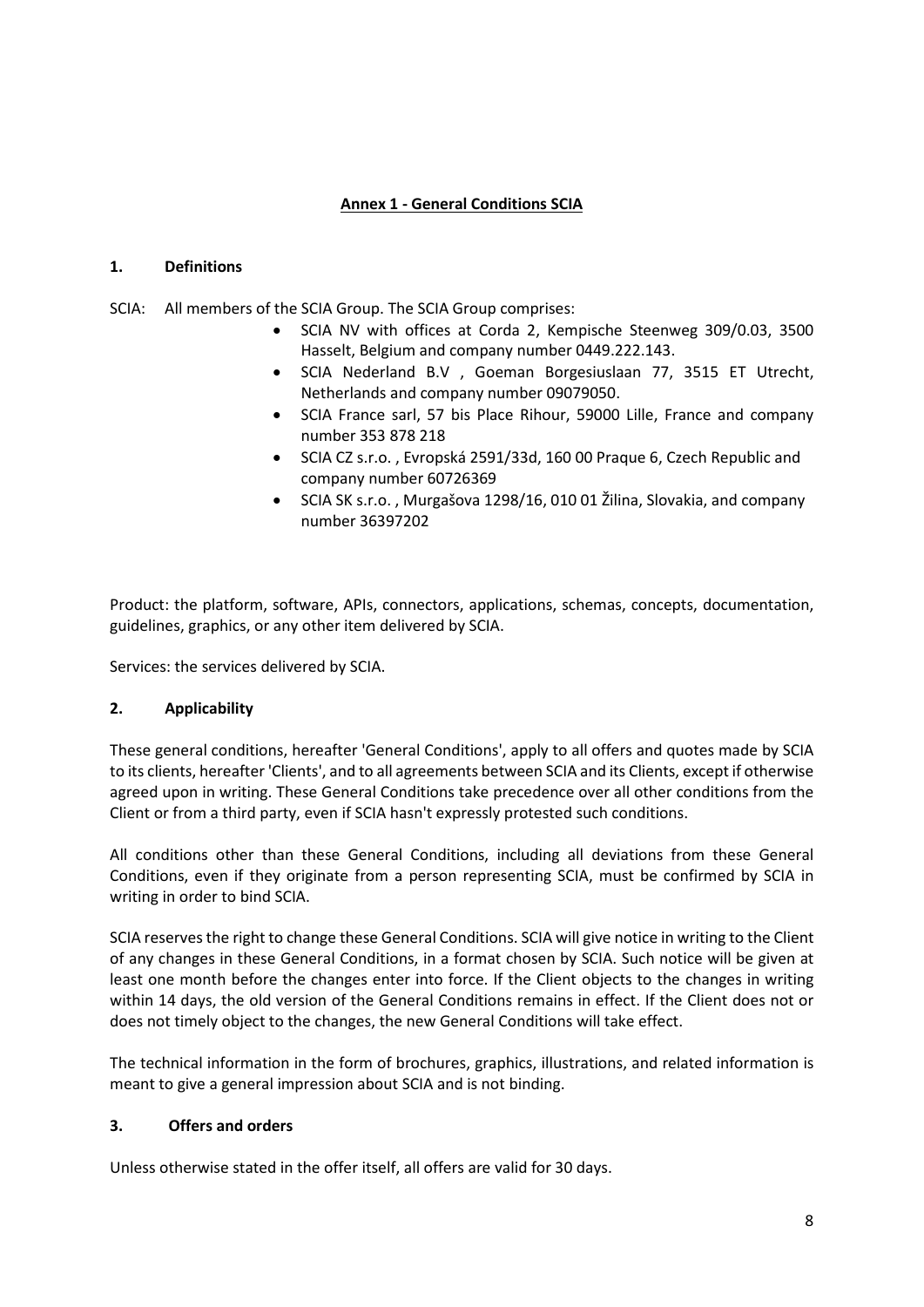Every quote from SCIA that is not part of a written offer is only binding to SCIA if accepted in writing by SCIA.

## **4. Prices and payment**

All prices from SCIA are in Euro and are exclusive of VAT. Any rise in VAT or any other tax of any nature between the moment of the Order and the execution of the tasks as described in the offer will be charged to the Client.

Prices are linked to 80 % of the general index of consumer prices that is monthly published in the Belgian Official Gazette. The index that serves as the basis for all calculations is the index of the month prior to the date of the offer of SCIA. This index gives a realistic view of the real costs of SCIA. Each year, on 1 January, the prices will be adapted automatically according to this formula: 20 % of the price + 80 % of the price \* (new index/old index).

All invoices need to be paid at the registered office within 30 days after the date of the invoice.

On all invoices that are not paid on the due date, an interest of 12 % is due, and the amount of the invoices will be raised by 10 % as compensation for late payment.

If an invoice is not paid on the due date, all other invoices to the same Client become payable immediately.

In case the Client protests an invoice, a written and motivated notice needs to be given by registered mail to SCIA within seven calendar days after the invoice date. The Client's payment obligation is not suspended by such protest.

### **5. Delivery and acceptance**

Unless otherwise agreed upon in writing, SCIA executes the Services by direct labor ("in regie") as set forth in art. 1787 et seq. Belgian Civil Code. Unless expressly otherwise agreed upon, all delivery terms and project prices are indicative and not binding.

Delivery occurs by the performance of the Services and/or by making the Products available, and the report from SCIA that the Services were performed and/or that the Products are ready for use. After receiving such a report, it is the Client's duty to check the correct delivery of the Services and/or Products and to test them carefully.

Unless otherwise agreed upon, the Client has seven calendar days, as of the delivery date, to inform SCIA of the partial or complete acceptance or refusal of the Services/Products. The Client needs to motivate any partial or complete refusal by registered mail. The absence of any protest from the Client within the seven aforementioned calendar days implies the acceptance of the Services/Products and the successful execution of the tests.

Hidden defects need to be reported by registered mail within seven calendar days of discovery. The Client would bear the risk if the Client failed to perform the necessary test(s) after the delivery of the Services/Products.

### **6. Warranty and Liability**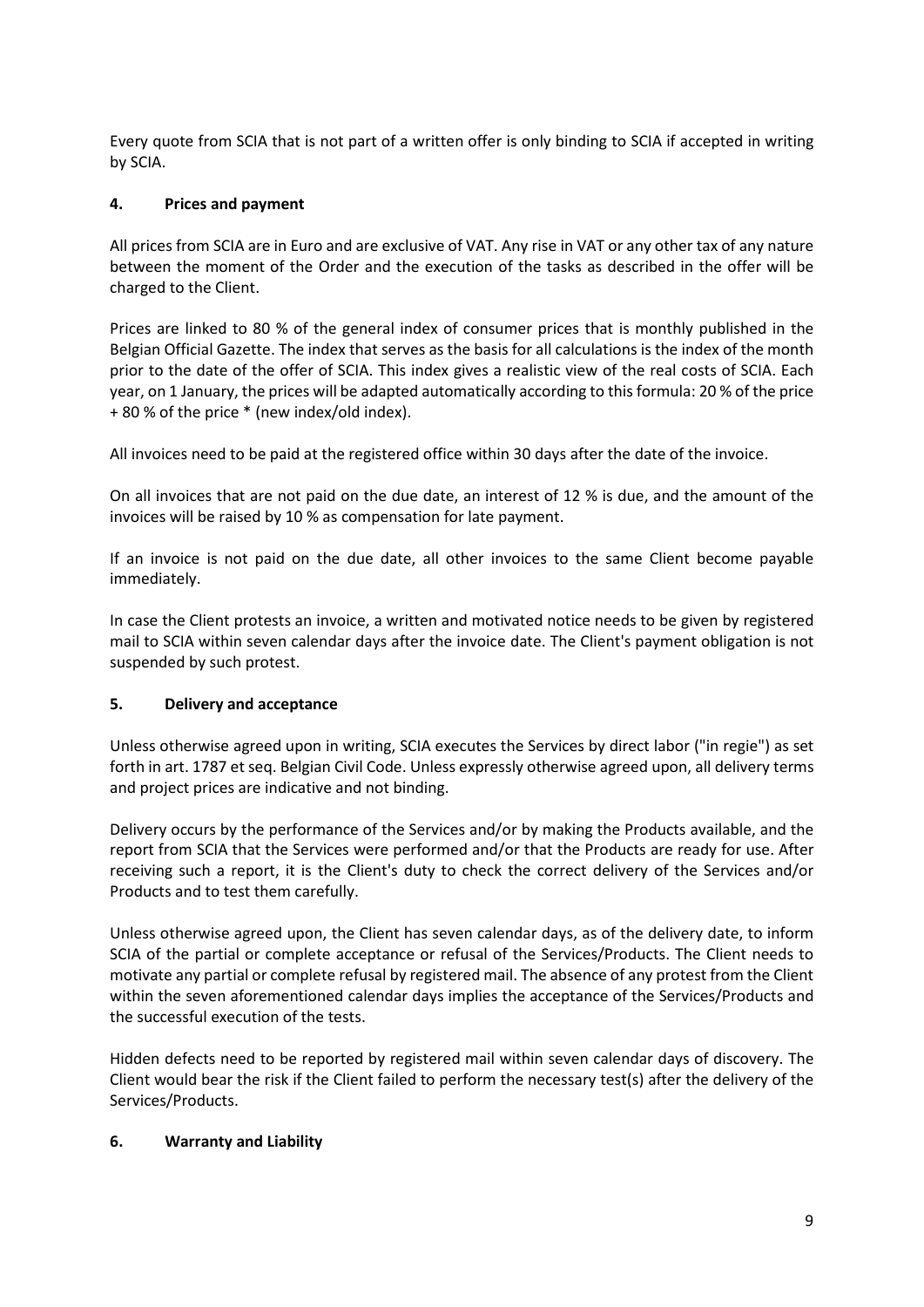Although SCIA will perform the Services and deliver the Products to the best of its ability, SCIA does not warrant that these are completely free of faults and defects or that they are suitable for a specific goal.

SCIA is not liable for any damages that are not a direct and immediate result of a grave error or proven intent. SCIA will never be liable for indirect damages or consequential damages, such as loss of income, claims by third parties, loss of data, etc., even if SCIA was notified of the possibility of such damages.

SCIA's liability for direct damages is limited to the restoration in kind by redelivering the Services or Products.

The Client will hold harmless SCIA against all costs, including attorney costs, compensations, damages, claims, expenses, and procedures that result from claims made by third parties as a result of the Client's acts.

SCIA's contractual and non-contractual liability is, in any case, limited to the amounts invoiced to and effectively paid by the Client for the Services and/or products that are the cause of the liability.

### **7. Ownership**

At all times, SCIA remains the owner of all intellectual and other property rights on all Products delivered and on all results of Services delivered, including the source code, unless explicitly agreed otherwise in writing.

### **8. Retention of title**

In case a transfer of (intellectual) property has been agreed upon in writing, all Products delivered and all results from Services as well as all accompanying intellectual property rights remain the property of SCIA until all invoices are fully paid by the Client. SCIA is free to continue using any know-how gained during the execution of the Agreement.

### **9. Postponement, cancellation, annulment, termination**

If and so long the Client does not comply with any contractual obligations, SCIA has the right to suspend the fulfillment of its obligations, notwithstanding SCIA's other rights towards the Client.

SCIA has the right to terminate its agreements with the Client by registered mail, without freeing the Client of its obligation to pay any amounts due and notwithstanding its right to compensation in case of following situations: (a) if the Client, after written notice, fails to comply within 30 days with its obligations (such as paying invoices); (b) if the Client becomes insolvent or seeks protection under any bankruptcy, receivership, creditor's arrangement, composition, liquidation, suspension of payment or comparable proceeding or if any such proceeding is instituted against Client; (c) if the Clients infringes on the Application license terms.

In case of cancellation or breach of an agreement or Order by the Client or by SCIA due to a shortcoming of the Client, the Client is by law and without the intervention of a court obliged to pay SCIA a fixed compensation of 50 % of the full amount for the Order, notwithstanding the right of SCIA to prove greater damages.

### **10. Guaranty by the Client**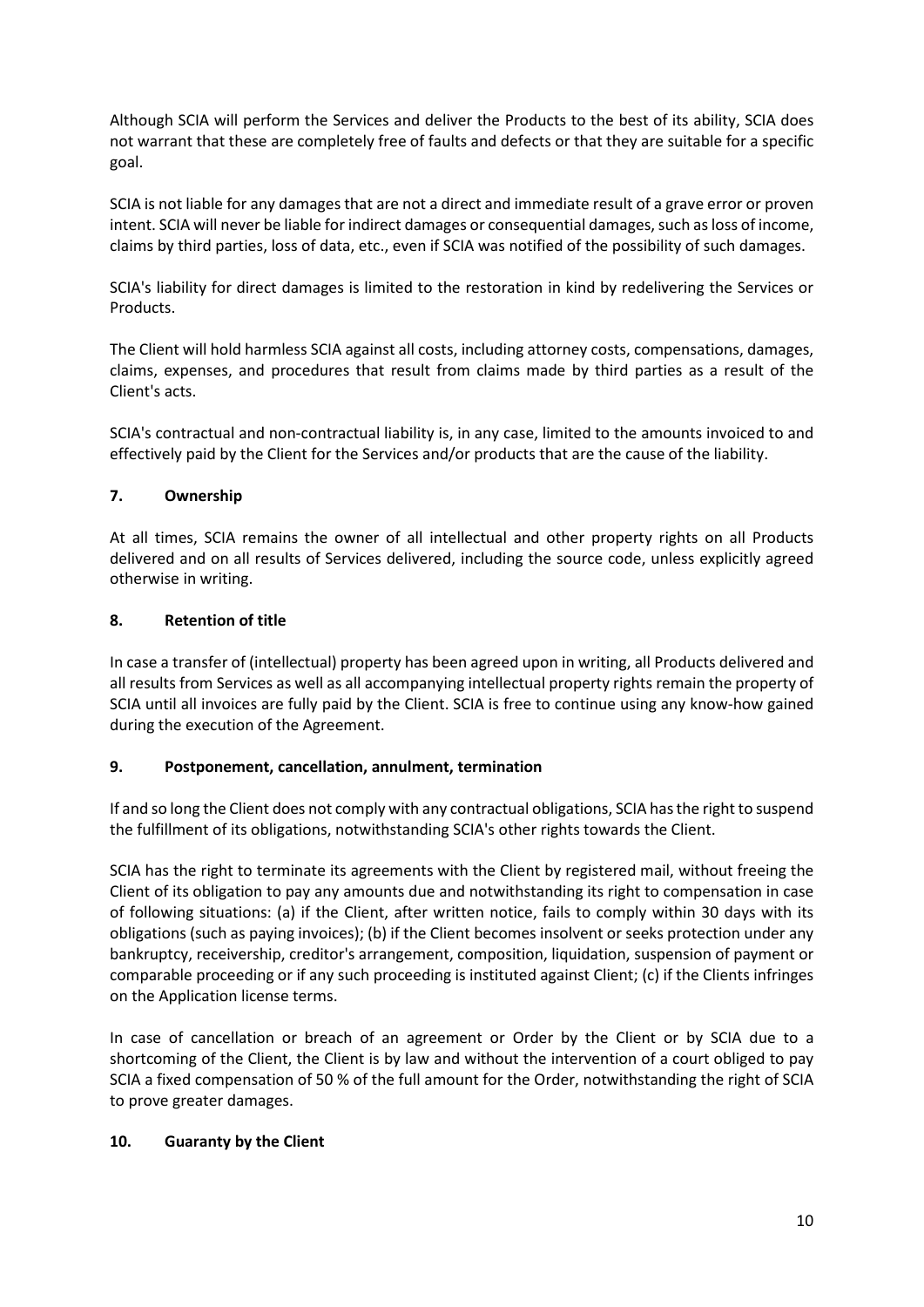The Client guarantees that the materials it provides to SCIA for analysis or uploads in the Application (hereinafter the "Materials") are its property, or that those Materials are rightfully in its possession and that it is entitled to process these Materials. The Client guarantees that the processing of the Materials by SCIA or via the Application does not breach the rights of third parties and complies with all privacy laws incl. GDPR.

# **11. Transfer – Subcontracting**

The Client is not allowed to transfer its rights and obligations partially or as a whole to third parties unless otherwise and explicitly agreed upon in writing by SCIA.

SCIA reserves the right to have third parties execute the delivery of the Services or Products in whole or in part.

### **12. Customer references**

SCIA is allowed to name the Client as a client for reference purposes in its marketing efforts and may strictly for the purpose thereof use the Client's tradenames and logos.

## **13. Non-solicitation**

From the start of the cooperation until 24 months after the termination, the Client agrees not to hire any staff from SCIA directly or indirectly as an employee or on any other basis, nor will the Client attempt to do so. In the context of this article, the term 'staff' means all personnel or other persons, such as 'freelancers' and subcontractors.

Should the Client act in breach of this article, the Client will pay the damages suffered by SCIA. The compensation will amount to 75.000€. The Client acknowledges that this is a fair estimate of the cost of hiring and training such a person.

### **14. Applicable law – Competence**

Any proceedings regarding the execution or interpretation of an agreement must be initiated by the Client within two years of the origination of the underlying cause. After the expiry of this period, the complaint is deemed to be inadmissible.

These General Conditions and all agreements between SCIA and the Client are subject to Belgian law without giving effect to any choice of law provision or rule. Any action or proceeding shall be brought in the courts situated in Antwerp, Belgium.

1 January 2021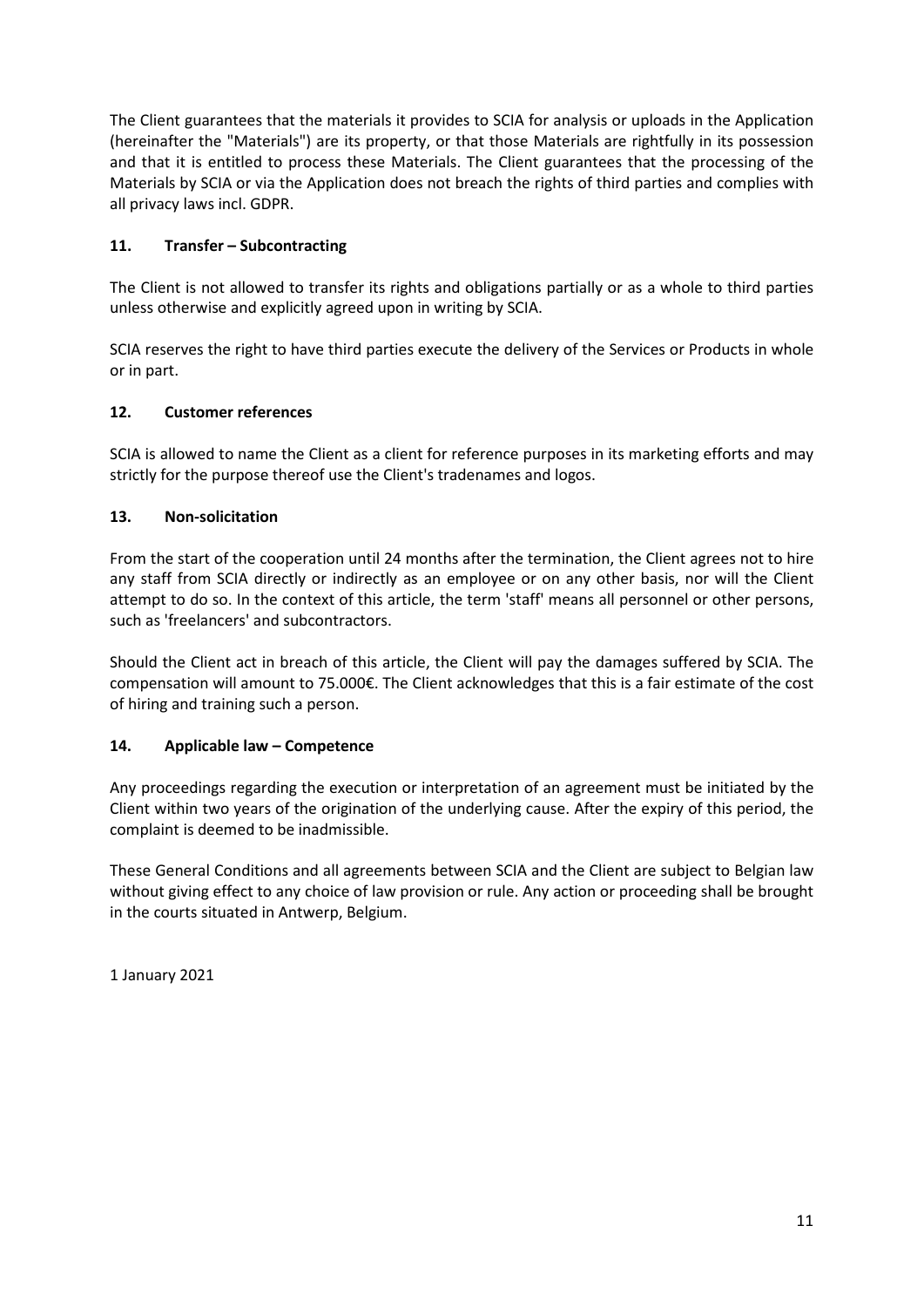#### **Annex 2 – Maintenance terms**

#### **Definitions**

The definitions in the License Terms SCIA Software apply.

#### **1.Applicability**

The Maintenance Terms are applicable to all maintenance provided by SCIA on the Application. The License Terms SCIA Software and the General Conditions of SCIA complete these terms.

The maintenance is provided for the Application. Software that is not part of the Application will not be supported under these maintenance terms. The maintenance is provided to the Client personally. The rights and duties of the maintenance agreement cannot be transferred to third parties without written approval by SCIA.

#### **2. Duration and prices**

Unless otherwise provided for in the Order, the maintenance price is included in the license fee. In such a case, maintenance will be provided by SCIA for the entire duration of the Agreement. In case the Agreement terminates or expires for any reason, the maintenance services automatically terminate.

In case the Order mentions a separate maintenance price, this amount is due on a yearly basis starting from the effective date mentioned in the Order. Each year, the maintenance will automatically renew for additional one-year terms. Either Party may terminate the maintenance by registered letter to the other Party not less than three months prior to the expiration of the then-current one year period. In case the maintenance has not been terminated in accordance with this article, the next year's price is due. The maintenance fee is automatically indexed with the consumption prices every year.

#### **3. Support services**

The support services concern the software modules that are part of the Application. Other software then the Application is not covered by these Maintenance Terms.

In case Client's system does not meet the minimum requirements as specified in the technical manual, in case a third party or Client, whether or not due to force majeure, has modified the Application, or in case the running of other computer programs than the Application on the same operating system or basis software causes a malfunction of the Application, SCIA shall not be responsible for the maintenance and support of the Application.

When any such situation in SCIA's opinion significantly impairs SCIA's ability to support and maintain the Application, SCIA reserves the right to discontinue the maintenance of the affected Application.

The maintenance and support services are provided by SCIA on a best efforts basis.

### **4.Helpdesk**

As part of the maintenance service, SCIA provides a helpdesk. The helpdesk is available during business days between 9.00h and 17.00h CET on Monday, Tuesday, and Thursday and between 9.00 and 15.00h CET on Wednesday and Friday.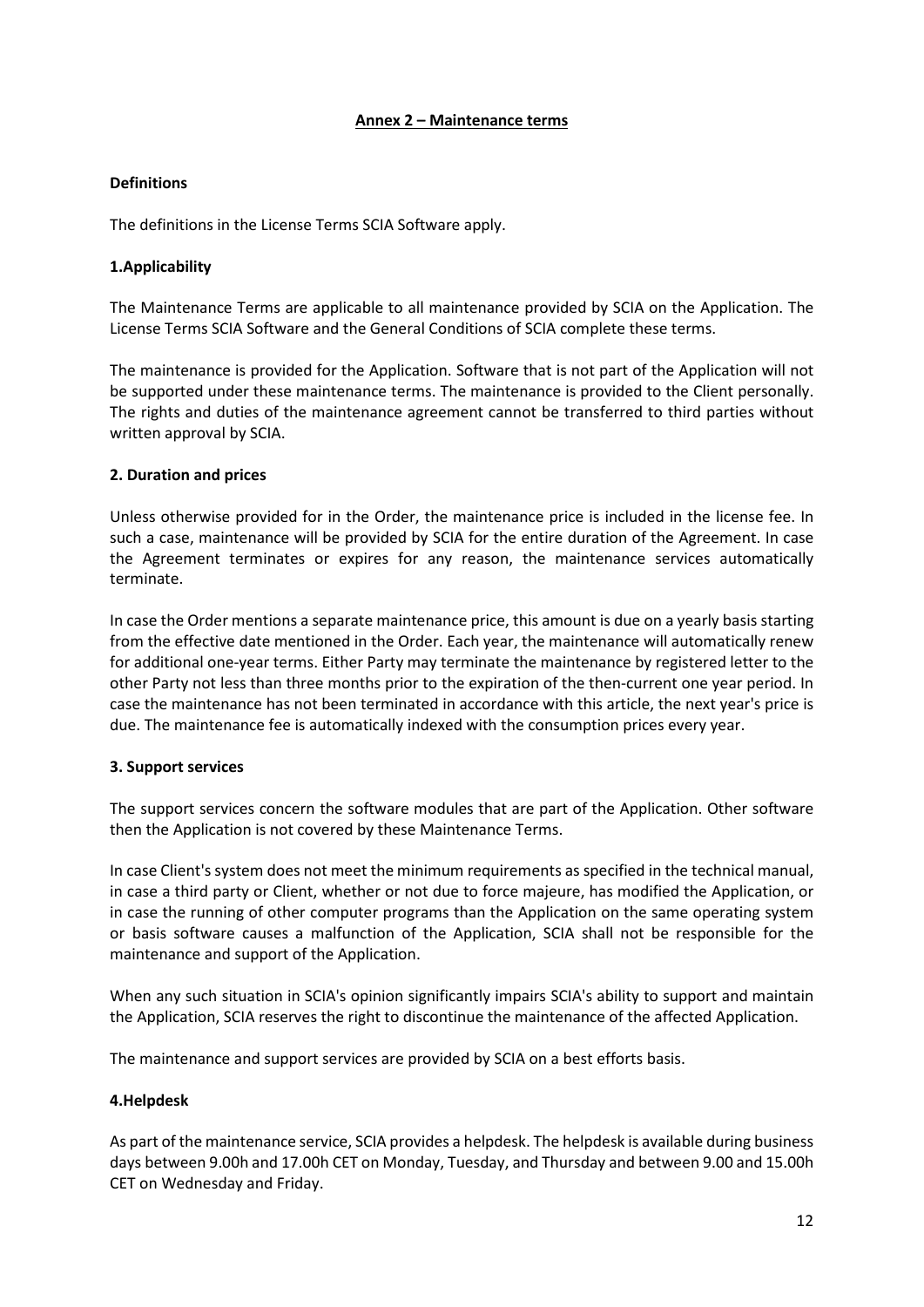The helpdesk will (i) assist the Client in solving installation, configuration and functional issues and other issues that cannot be solved after adequate research in the documentation and help functions provided and (ii) to the best of its efforts, provide the Client with solutions and corrections for possible Malfunctions that have been notified by the Client in the supported, officially released versions of the Application.

Malfunction is defined as:

-The appearance of an error message during the Application of the software.

-The non-functioning of the software according to the specifications.

-The occurrence of wrong calculations or modeling functions that cannot be solved by the Client after careful study of the documentation.

While repairing the Malfunction, SCIA will carry out the following tasks if necessary: -Modifying the software where the Malfunction started; -If possible (to be determined together) repairing the mistakes in the files and programs.

#### **5. Other support services**

SCIA provides other support services such as:

a.Free participation in User's clubs and a free subscription to SCIA's newsletters b.Free access to SCIA WEB HELP and FAQ (frequent Asked Questions) service on the internet c.Periodical free update of the manuals and the tutorials (through Webhelp) d.Automatic activity report regarding the services delivered to the Client (through Webhelp) e.Support for control organisms/applications for quality certificates f.Access and use of international user forums on the SCIA website

### **6. Updates of the Application**

SCIA will provide free of cost updates of the Application. These updates will include:

a.Correction of Malfunctions and bugs.

b. Enhancements of the Application.

c.Modification of the Application to the specifications of the controlling authorities, if the modifications are applicable to current regulations.

d.Connecting the Application to the hardware evolution. If the basic software (e.g., the operating system, the basic CAD software, …) is addressed by SCIA, it is necessary that the Client has purchased the corresponding basic software (as indicated by SCIA).

General updates are usually issued once a year. The updated versions are sent to the Clients by email or are distributed during the Client seminars.

The service concerning the updates of the software, as described in this article, is only done on certain software versions, i.e., on the last and next to last software version issued by SCIA. In the case of older versions, the Client is obliged to upgrade to the current version.

New versions of the Application that contain new functions are not included in the maintenance and need to be purchased separately.

#### **7. Response time**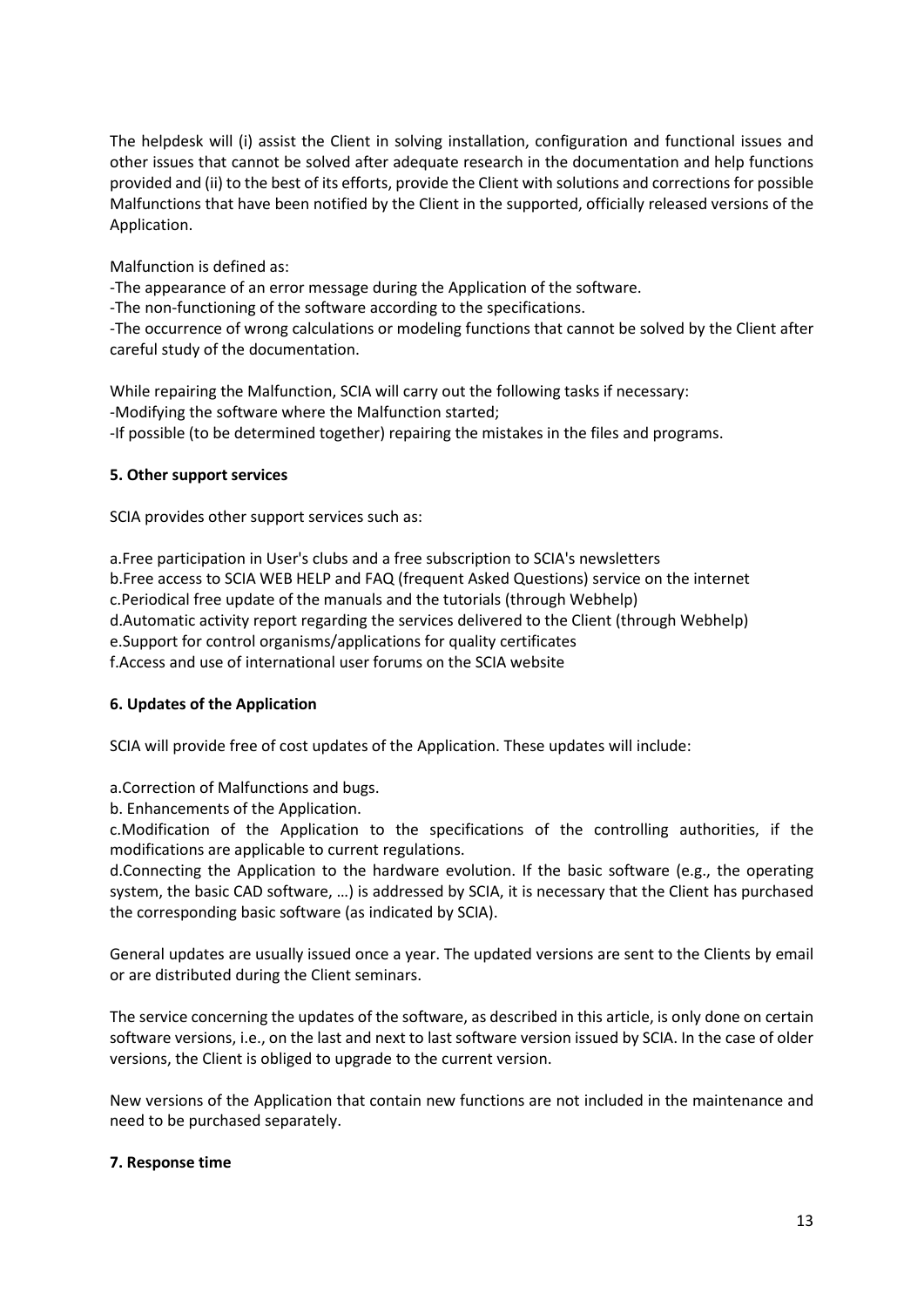SCIA responds to questions as soon as possible and generally within four business hours. On request (and for an additional price), guaranteed response times may be agreed upon by SCIA. The response term is suspended in case of force majeure, strikes, or other unforeseeable circumstances that influence the operation of SCIA.

### **8.Services that are not included in the maintenance services**

Following services will be offered for an additional fee:

a. Installation of the latest versions 'on-site' with the Client, including travel expenses.

b. Modem or internet connection for online improvements (tele-maintenance service through dialin).

c. Participation in group formations (seminars or sessions) organized by SCIA; if new employees are hired by the Client, then a group formation concerning SCIA software will be offered.

d. Exchange of an operating system for optimal performance: in case of change of operating system, it is possible that a fundamental new SCIA software technology is necessary, where new extra fees are possible for the Client.

e. The adjustment of network installations for SCIA software (set-up specially tailored to the Client).

f. Web page or reference link to the Clients' website on the webserver of SCIA (formatting not included).

g. Interventions by phone, modem, internet, or 'on-site' relating to hardware disruptions or improvements to the software installation as a result of incorrect use by the Client or as a result of software that is not supported by SCIA.

h. Repair of data of programs.

i. Conversion of data in various formats of third parties that have to be read or written by SCIA software.

j. Direct help for the execution of engineering, design, and production projects of the Client.

These services can be executed by SCIA or its representative for an additional charge. If no written offer is made, the standard fees of SCIA apply.

# **9.The Client has the following responsibilities:**

a. Inform SCIA in writing whenever a Malfunction occurs. The bug notification must have the following content: problem description, exemplary data, registered errors, data input (on CD, FTP-mail). The described problem must be able to be repeated or simulated by SCIA.

b. The Client is obliged to give access to SCIA employees to the hardware and software installation (during a visit, or for a remote dial-in connection; the use of the support or diagnostic aids are permitted too). If free access is not permitted or possible, the intervention will be considered completed.

c. Appointing one (or more) responsible person(s) at the Client's firm, which is/are considered as the person(s) to contact by the support staff of SCIA.

d. Installation of the updates delivered by SCIA, at most one year after the release or update for the Client.

e. The Client will not itself or via third parties change, alter or maintain the Application. In case this is done by any other person than those appointed by SCIA, SCIA is entitled to end the maintenance immediately. Invoiced amounts will not be reimbursed.

# **10. Confidentiality**

SCIA will handle all information that becomes known during maintenance operations confidential (e.g., project files, client data, etc.).